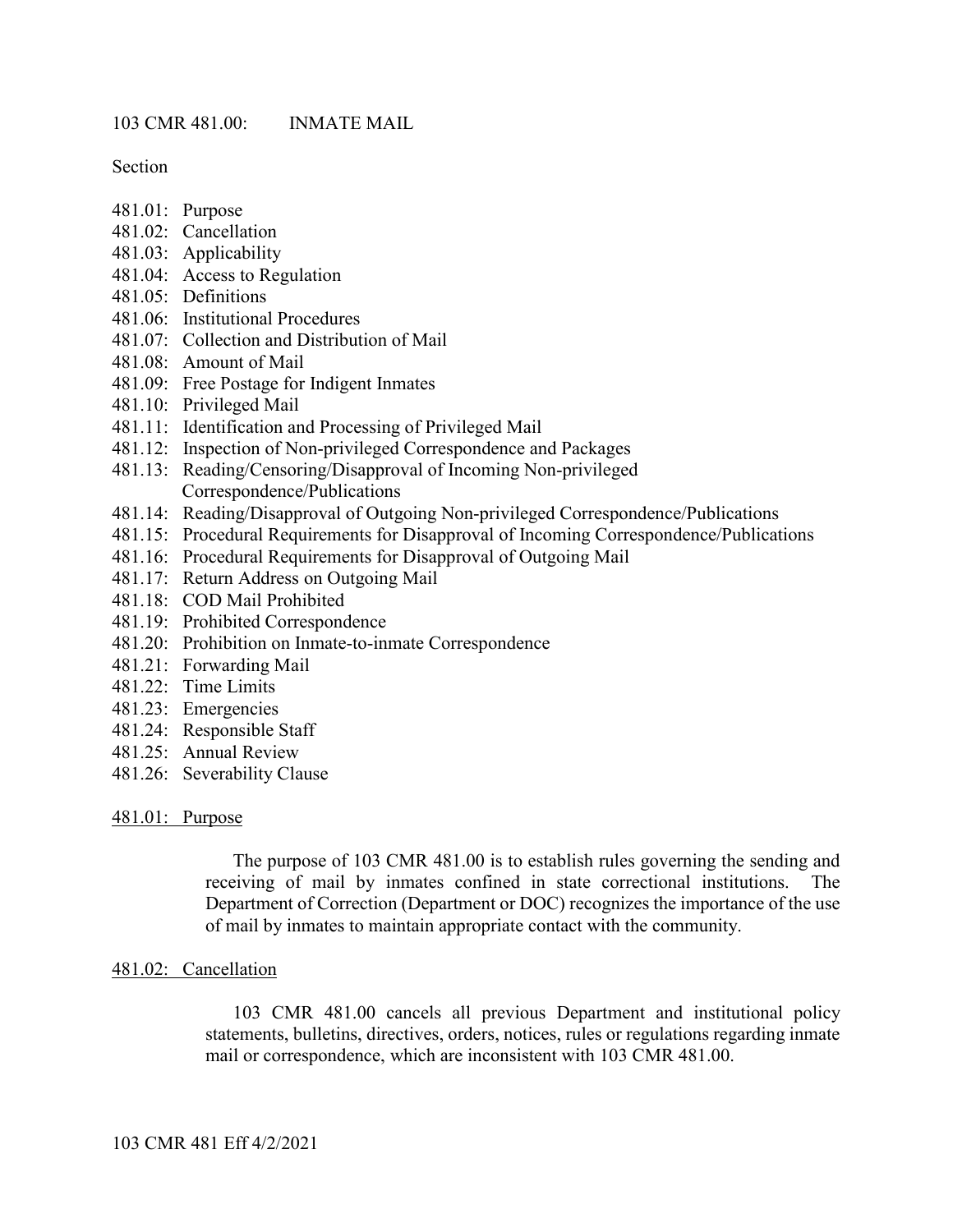103 CMR 481.00 is applicable to all employees and inmates at all state correctional institutions within the Department; however, the Superintendent of MASAC may waive the applicability of this regulation in whole or in part.

### 481.04: Access to Regulation

103 CMR 481.00 shall be maintained within the Central Policy File of the Department and shall be accessible to all Department employees. A copy of 103 CMR 481.00 shall also be maintained in each Superintendent's Central Policy File and at each inmate library.

#### 481.05: Definitions

Attorney Verification System (AVS) –System consisting of numerical codes and/or individualized stickers, which is utilized to verify legitimate privileged correspondence.

Commissioner. The chief executive officer of the Department of Correction.

Court Official. A judge, court or an employee of a court of the United States or of the Commonwealth of Massachusetts, or an attorney employed by a state or federal governmental agency.

Deputy Superintendent. A deputy administrative officer of a state correctional institution.

Indigent Inmate. Upon request for waiver of fees or cost, an inmate may be declared indigent if:

(a) At the time of the request, the inmate has, in all accounts to which he or she has access, a total amount less than or equal to \$10.00 plus the cost or fees sought to be waived; and

(b) At no time for the 60 days immediately preceding said request, have the inmate's accounts contained more than \$10.00 plus the cost or fees sought to be waived. (*e.g*. request to waiver \$5.00 on July 1, 2015; indigent if, at no time since May 1, 2015, total in accounts has been more than \$15.00).

In addition to 103 CMR 481.05: Indigent Inmate (a) or (b), the Superintendent may in his/her/their discretion, designate an inmate as indigent if the inmate has less than \$2.00 in his/her/their account at the time of the request, or in other circumstances as she/she/ they or she deem appropriate.

Inmate. For the purposes of 103 CMR 481.00 only, an individual, whether in pre-trial, un-sentenced, or sentenced status, who is confined in a correctional institution, including those individuals admitted for evaluation or commitment to the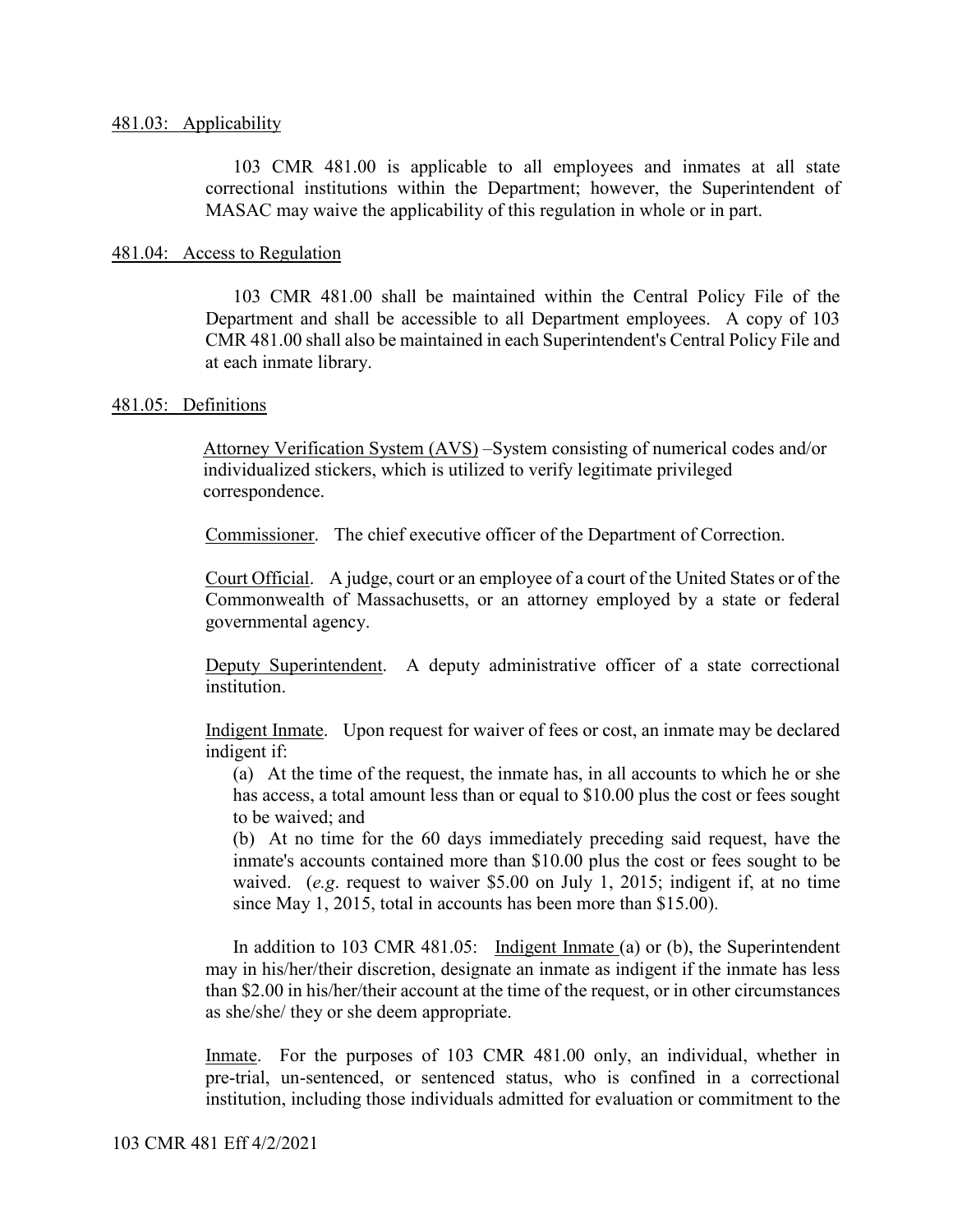Bridgewater State Hospital, and at the Massachusetts Treatment Center.

Mail. The term "mail" in this policy refers to correspondence, packages, or other physical mailings sent via the United States Postal System, or other authorized carrier.

Mail Officer. The employee at a correctional institution whose duties include the processing of mail.

Nudity. A pictorial depiction where genitalia, buttocks or breasts of individuals identifying as female are exposed. Publications containing nudity illustrative of medical, educational, or anthropological content may be excluded from this definition.

Publication. Any book, booklet, pamphlet, magazine, periodical, newsletter, newspaper, or similar document, including stationery and greeting cards, published by any individual, organization, company, or corporation which is distributed or made available through any means or media for a commercial purpose. Publication includes any portion extracted, photocopied, or clipped from such items, provided, however, that an inmate may receive a maximum of five pages per day, except Sundays and postal holidays, of a portion extracted, photocopied, or clipped from such items as an attachment to personal correspondence as long as the material is not prohibited by 103 CMR 481.00.

Sexually Explicit. A pictorial depiction of actual or simulated sexual acts including sexual intercourse, anal or oral sex, or masturbation or material which promotes itself based upon such depictions on a routine or regular basis or in individual one-time issues.

Superintendent. The chief administrative officer of a state correctional institution.

## 481.06 Institutional Procedures

The Superintendent at each correctional institution shall develop written institutional policies designed to implement 103 CMR 481.00. Institutional policies regarding mail shall conform to the requirements set forth in 103 CMR 481.00 and shall be subject to the approval of the Commissioner or a designee.

#### 481.07 Collection and Distribution of Mail

(1) Outgoing mail shall be collected directly from a locked mail box by a Department employee, in accordance with an established schedule, at least once each day, except Sundays and postal holidays. Prior to outgoing mail being placed in the locked mailbox, staff shall verify that the inmate depositing mail into the box is in fact the inmate whose name and return address appear on the envelope and that the envelope is sealed.

All outgoing mail shall be stamped on the reverse side of the envelope with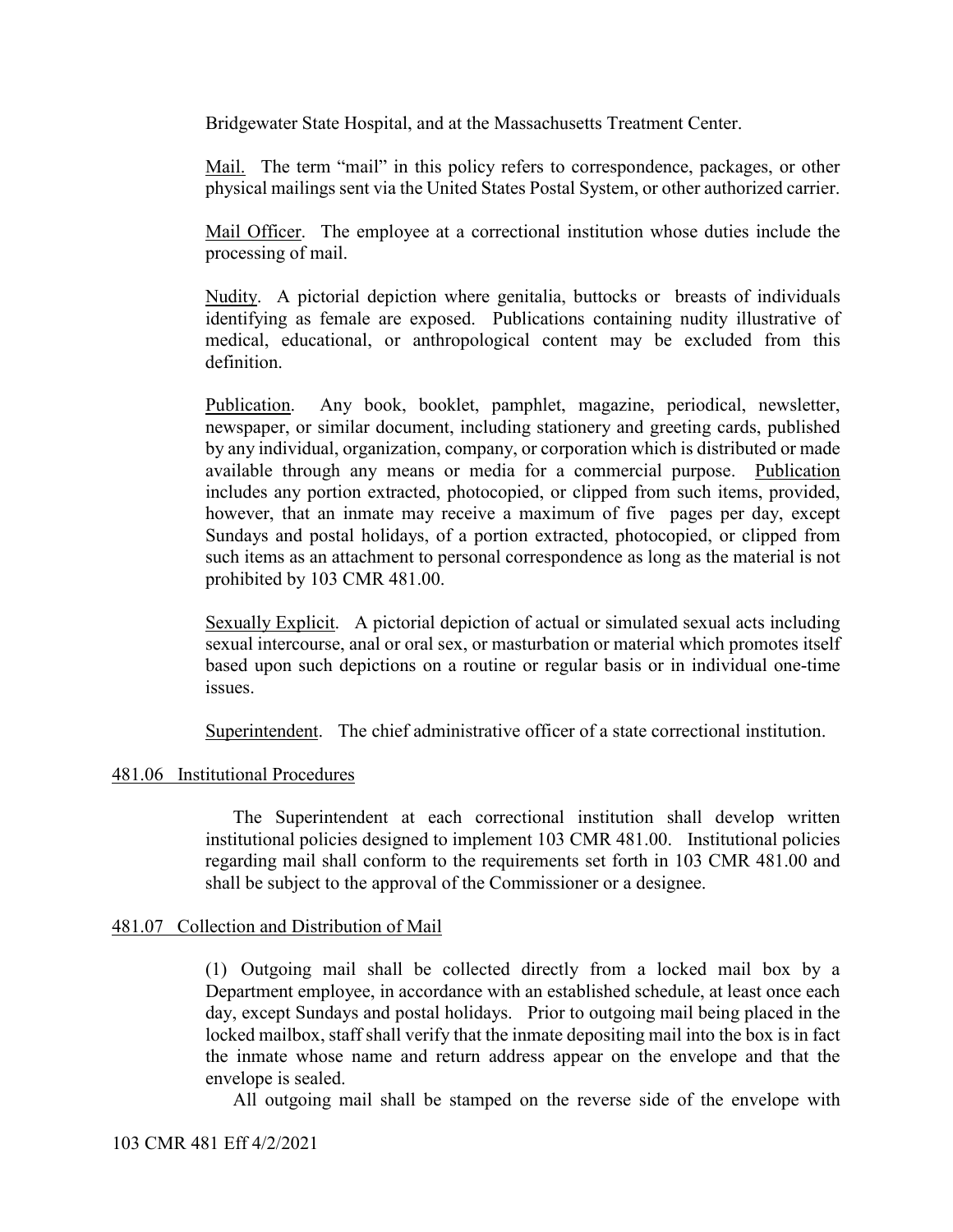language indicating that the correspondence is sent from a correctional institution. Mail shall be stamped in blue ink only; the stamp shall read as follows:

"This correspondence is forwarded from a Massachusetts Correctional Institution. The contents may not have been evaluated and the Department is not responsible for the substance or content of the enclosed material. If you have received unwanted correspondence from this inmate, call 1-866-684-2846 to stop future correspondence."

At no time shall outgoing mail be collected or otherwise handled by an inmate. All outgoing mail, including inter and intra-office mail, shall be processed through the institutional mailroom.

(2) Incoming mail shall be distributed to the receiving inmate by a DOC employee or electronically in accordance with an established schedule, at least once every day except Sundays and postal holidays, unless an article of mail is held pursuant to the provisions of 103 CMR 481.15 and 481.16. At no time shall incoming mail be distributed or otherwise handled by an inmate nor shall mail be left by the distributing employee in a commonly accessible place. Nothing in 103 CMR 481.00 shall limit the right of a Superintendent to withhold delivery of publications from an inmate serving disciplinary detention.

(3) Outgoing mail shall be collected from the inmates and delivered to the post office, and incoming mail shall be picked up from the post office and processed in accordance with 103 CMR 481.07 (2) , except when an article of mail is held pursuant to the provisions of 103 CMR 481.14 and 481.15.

#### 481.08: Amount of Mail

Except as provided in 103 CMR 481.09, there shall be no limitation placed on the number of persons with whom an inmate may correspond, nor shall there be any limitation on the number of letters an inmate may send or receive.

#### 481.09: Free Postage for Indigent Inmates

Indigent inmates shall be permitted to mail three letters first class weighing one ounce or less each week at institution expense. In addition, an indigent inmate shall be permitted, where necessary, to send an unlimited number of letters of any weight to any court official at institution expense. A charge shall not be placed against future deposits to an inmate's account for the cost of postage and materials supplied in accordance with 103 CMR 481.10.

### 481.10: Privileged Mail

(1) Inmates shall be permitted to mail and receive letters from the following persons in accordance with the procedures set forth in 103 CMR 481.11:

(a) Any officer of a court of the United States, of the Commonwealth of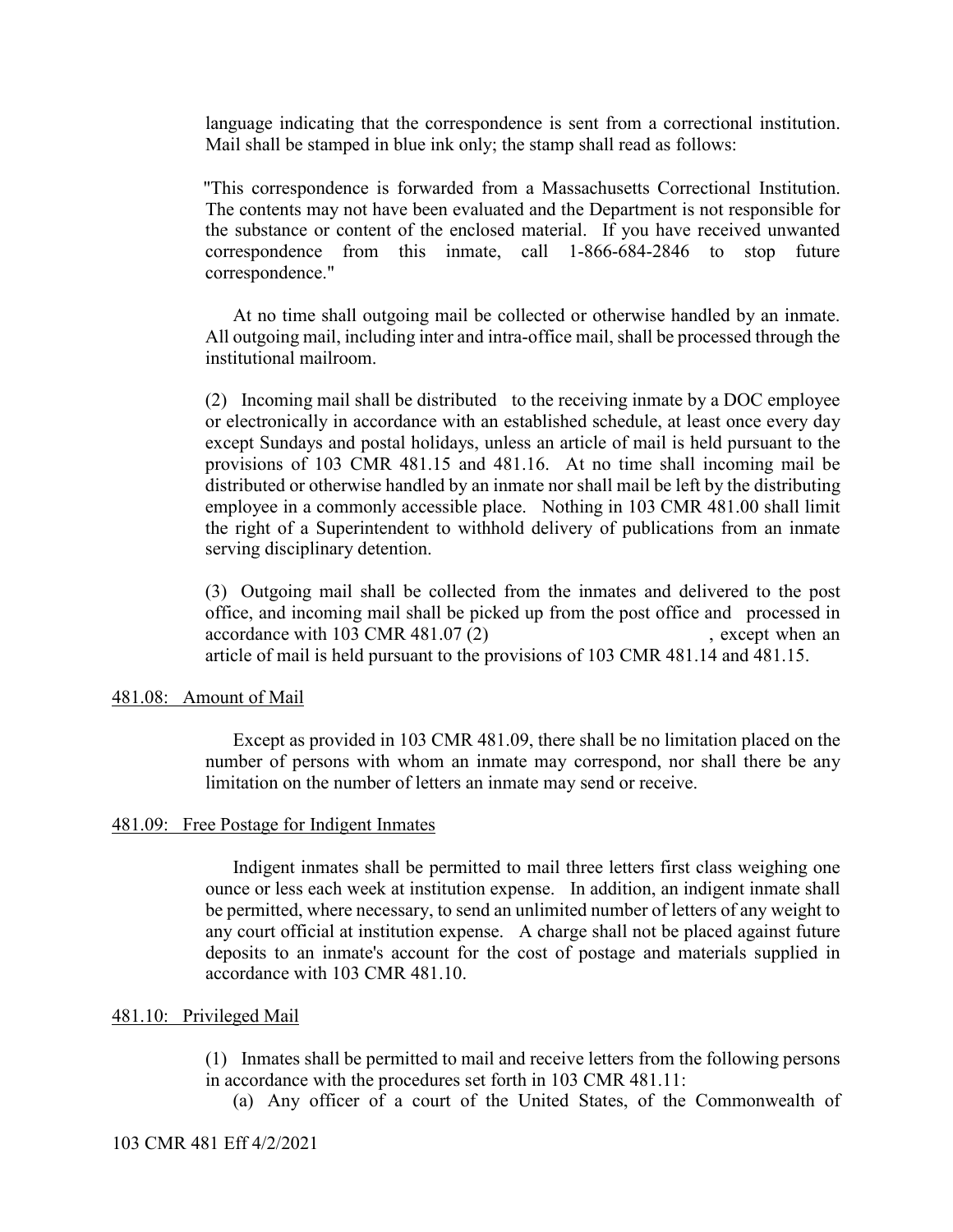Massachusetts, or of any court of any state of the United States (*e.g*., judge, government attorney, court clerk, parole board members, probation or parole officers);

(b) The President or Vice President of the United States or the Governor of the Commonwealth of Massachusetts;

(c) Any member of the Congress of the United States or any member (*e.g*., legislator) of the General Court of the Commonwealth of Massachusetts;

(d) The Attorney General of the United States or the Attorney General of the Commonwealth of Massachusetts;

(e) The Director or any agent of the Federal Bureau of Investigation; and

(f) The Superintendent of the state correctional institution in which the inmate is confined, an Assistant Deputy Commissioner or Deputy Commissioner of Correction, or the Commissioner of the Massachusetts Department of Correction.

(2) Inmates and persons with whom inmates may correspond as provided in 103 CMR 481.10(1) shall not use or permit others to use authorized privileged mail for personal, non-legal or non-official correspondence, the transmission of contraband, or the transmittal of communications to be given or forwarded to persons not specified in 103 CMR 481.10(1). Persons receiving unauthorized privileged mail, correspondence intended for a party other than the addressee, or letters or packages for forwarding, shall submit such communications or materials to the Superintendent of the institution in which the inmate is confined. Inmates who fail to submit such communications or materials to the Superintendent shall be subjected to disciplinary action.

(3) Attorneys shall be allowed to provide self-addressed, meter- stamped envelopes to their inmate clients. The envelope should be addressed to the law firm or to the individual attorney, contain only a meter-stamp (not a postage stamp) and may not be altered in any way. Should an inmate alter or attempt to utilize the meter-stamped envelope to send mail to anyone other than the original addressee, a disciplinary report shall be issued.

## 481.11: Identification and Processing of Privileged Mail

(1) Outgoing privileged mail shall not be opened for inspection or any other purpose or otherwise impeded in its transmission, if it meets the following requirements:

(a) it is addressed to a person listed in  $103$  CMR  $481.10(1)$ ;

(b) it includes on the outside of the envelope the inmate's name and return address, including the name of the correctional institution it is being sent from;

(c) it has been marked by the institution to indicate to the addressee that it has not been inspected or opened;

(d) it successfully passes a fluoroscope examination for contraband material if mailed from a medium or maximum security level facility, or, if mailed from a minimum or pre-release security level facility, it successfully passes a fluoroscope examination for contraband material when requested by the Superintendent and approved by the Commissioner.

(2) Outgoing privileged mail that does not successfully pass a fluoroscope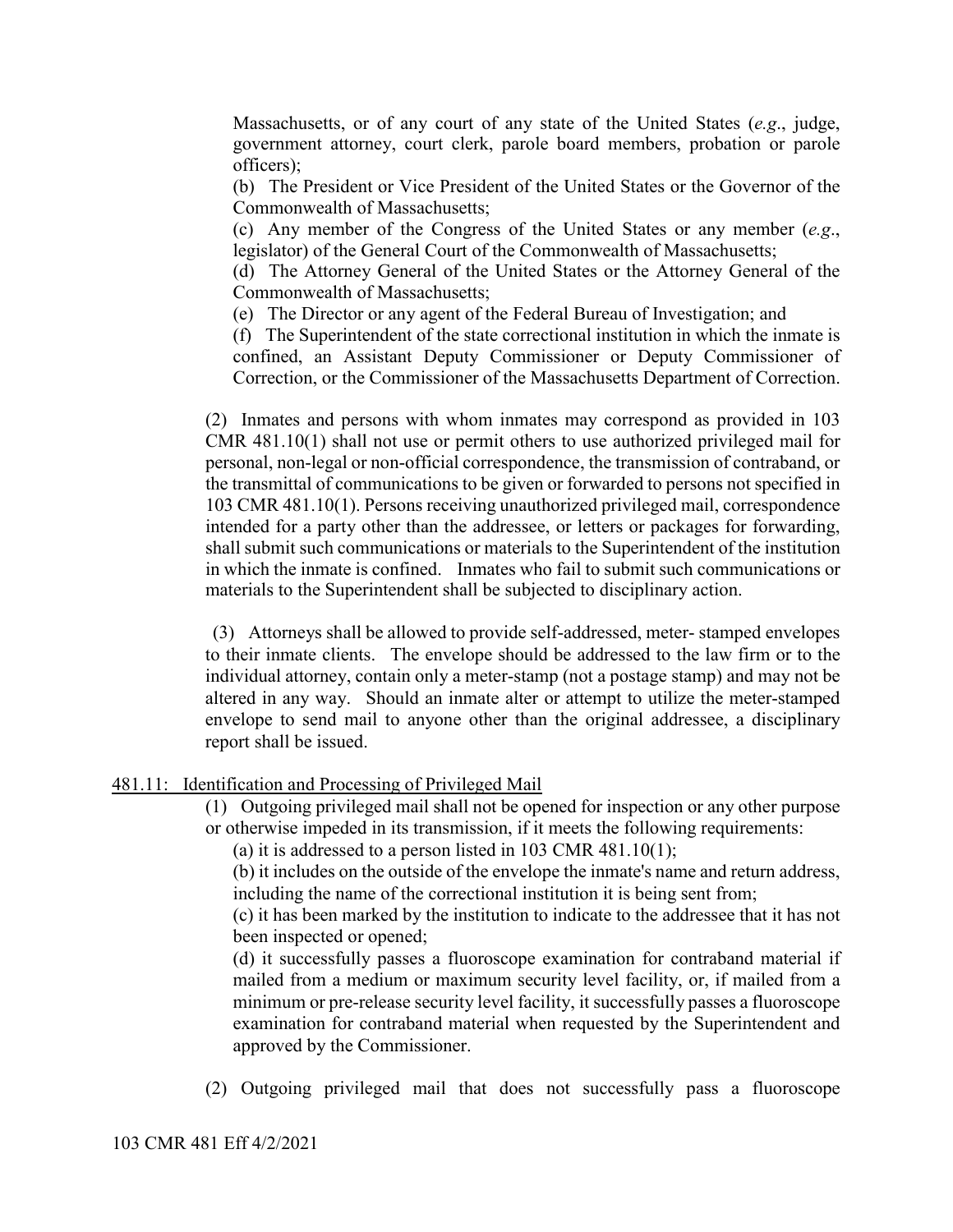examination shall be processed as follows:

(a) the inmate whose name appears on the return address shall be notified of the unsuccessful fluoroscope examination of the correspondence or package;

(b) if the inmate acknowledges that he or she is the sender of the correspondence or package, he or she will be asked to open the correspondence or package for inspection;

(c) if an inmate refuses to open such correspondence or package for inspection upon request, the addressee's permission to open and inspect the package will be sought unless circumstances require the matter to be referred to the appropriate law enforcement agency by the Superintendent (*e.g*., U.S. Postal Service, State Police, Federal Bureau of Investigation, District Attorney) for handling as appropriate, and the Commissioner shall be notified.

(3) Incoming privileged mail may be required to successfully pass a fluoroscope examination for contraband material but shall not be opened by a DOC employee except in the presence of the addressee inmate. The purpose of the inspection will be to receive and receipt any funds enclosed for the inmate, and/or to prevent the transmission of contraband to the inmate. The processing of funds, and/or contraband found in mail shall be in accordance with 103 CMR 403.00: *Inmate Property* and 103 CMR 481.00: *Inmate Mail*.

(4) In order to prevent fraudulent privileged mail from entering DOC facilities, the DOC may implement an Attorney Verification System (AVS).

- (a) Any attorney wishing to send privileged correspondence must attempt to participate in the AVS.
- (b) Forms/applications to participate in the AVS must be completed in their entirety, including the attorney's name, address, telephone number, and one email address as well as their Board of Bar Overseers identification number.
- (c) Mail from an attorney that does not attempt to comply with the AVS requirements will be treated as non-privileged mail.
- (d) Incoming privileged mail may not be opened by a Department employee except in the presence of the addressee inmate and for the purpose of receiving and receipting of any funds enclosed for the inmate and/or ascertaining that its contents are free of contraband. Legal mail which complies with the AVS is presumed to have no contraband. Notwithstanding the use of an AVS, the Department retains and reserves the right to employ in its discretion internal procedures including, but not limited to, the use of K-9 Units, fluoroscopes, and field testing, to ensure that the mail is legitimate privileged correspondence, and does not include contraband, and to conduct further investigation as warranted.
- (e) If the Department is not able to verify the privileged correspondence through the AVS, the Department shall initiate personal contact with the sending attorney listed on the return address. If the Department does not receive confirmation of the mailing from the sending attorney within ten business days,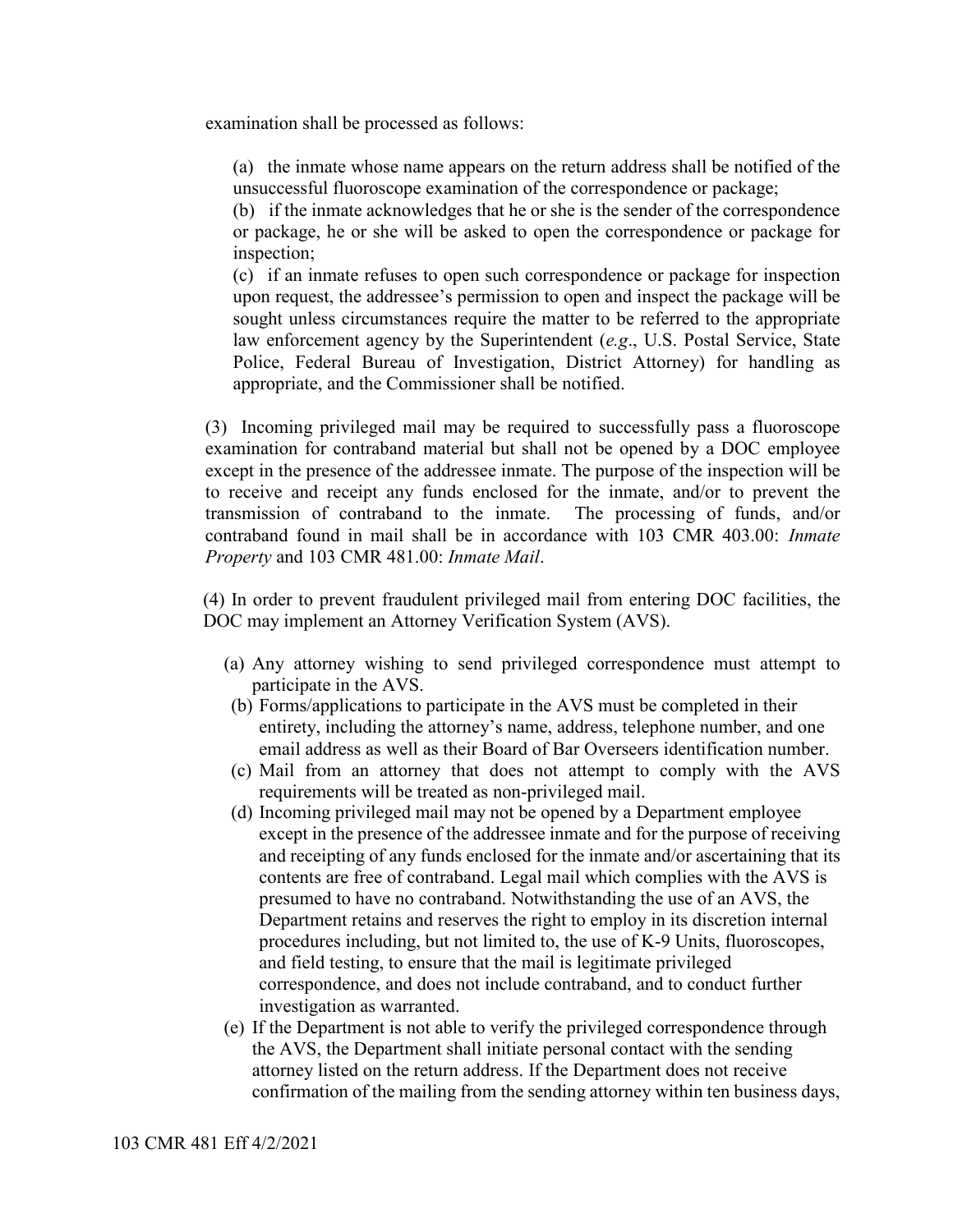then the privileged correspondence will be processed as non-privileged correspondence.

## 481.12: Inspection of Non-privileged Correspondence and Packages

## (A) Processing of non-privileged mail

(1) All outgoing, non-privileged/ correspondence and packages being sent from a maximum or medium security level facility shall be required to successfully pass a fluoroscope examination for contraband materials. All outgoing non-privileged correspondence and packages being sent from a minimum or pre-release security level facility may be required to successfully pass a fluoroscope examination for contraband materials when requested by the Superintendent and approved by the Commissioner. The opening and inspection of outgoing non-privileged mail and packages at all security level facilities shall be at the discretion of the Superintendent to prevent the transmission of materials and/or information which represents a threat to security, order, rehabilitation or public safety, or appears to contain material not addressed to the addressee, but rather, material intended for other parties.

(2) All incoming non-privileged correspondence and packages may be required to successfully pass a fluoroscope examination for contraband materials, and shall be opened and inspected before delivery to the inmate. The purpose of inspection will be to receive and receipt any funds enclosed for the inmate; to verify and record the receipt of permitted personal property; and/or to prevent the transmission of contraband to the inmate. The processing of funds, permitted personal property and contraband found in correspondence shall be in accordance with 103 CMR 403.00: *Inmate Property*.

(3) Notice shall be sent to the sender and the addressee, for both outgoing and incoming mail, whenever contraband is confiscated, provided that the address is known. Such notice shall satisfy the requirements of 103 CMR 481.15 and 481.16. Any money order confiscated as contraband shall be processed pursuant to 103 CMR 403.17(B).

## **(**B) Institutional Monitoring of Non-Privileged Mail

(1) The Superintendent may authorize the reading or censoring of incoming and outgoing non-privileged correspondence only to prevent interference with institutional goals of security, order, discipline, or if it might facilitate, encourage or instruct in criminal activity. Authorization for reading correspondence shall never be based upon an employee's personal views or for retaliation against an inmate.

(2) In circumstances where staff has received specific information that a particular inmate's mail contains information which jeopardizes institutional security in accordance with the categories listed in 103 CMR 481.14(2)(a) through (h):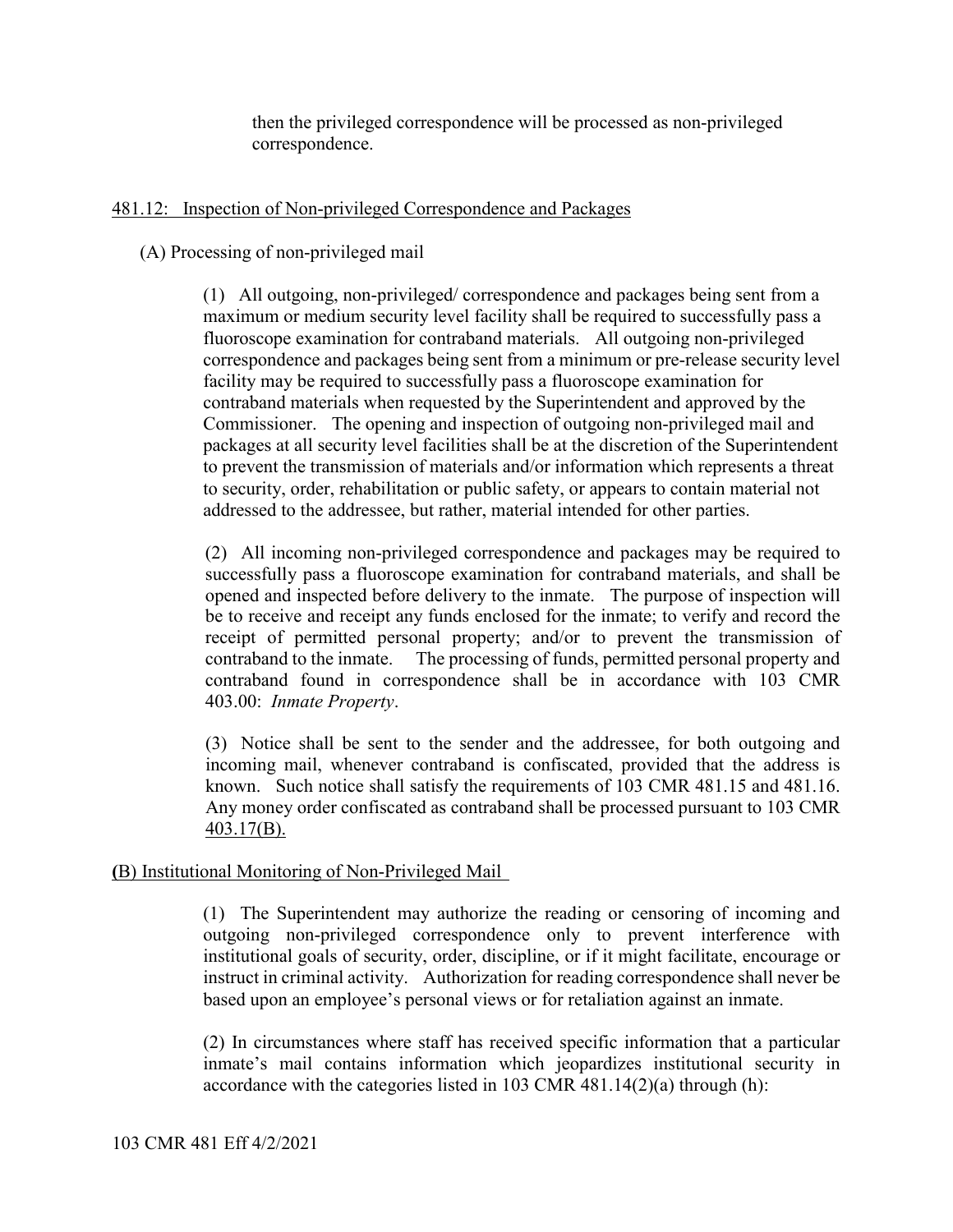- (a) Staff shall submit a Request for Inmate Mail Monitor form via the security module of the Inmate Management System (IMS) to the Superintendent, which will include a detailed explanation as to the reason for the request in accordance with 103 CMR 481.14.2 and 481.15.2.
- (b) The Superintendent will approve or deny said request via IMS. The mail monitor will expire 90 days from the date of approval.
- (c) A one-time extension may be granted by the Superintendent for monitoring beyond the ninety (90) days contingent upon a substantial belief that the initial condition under which the mail monitor was initially approved still exists. The request for this extension will be completed via the extension tab located on the original mail monitor request form on the security module of IMS.
- (d) The expectation shall be that sought information would have been acquired upon conclusion of the ninety (90) day extension. If additional time is requested, the Superintendent shall be prudent and exercise conservative judgment when determining the necessity to continue the mail monitor. In this case, a new request via IMS will need to be initiated and approved for an additional ninety (90) days.

(3) Upon approval of a mail monitor by the Superintendent, the following recordkeeping and oversight will be established:

- (a) An approved mail monitor should not in any way delay delivery of incoming mail to the inmate or outgoing mail to the post office. The only exception to this time frame should be in those instances where mail is confiscated in accordance with 103 CMR 481.15 and 481.16.
- (b) A central file shall be established and maintained by the Inner Perimeter Security (IPS). This file shall include copies of any mail that included information supporting the original request.
- (c) An electronic log shall be maintained in the security module of IMS to be used whenever a staff member reads inmate mail pursuant to an approved mail monitor. Content of the log will include but is not limited to:
	- (1) Inmate name and commitment number
	- (2) Name of staff reviewing mail and date reviewed
	- (3) Dates of monitor approval and expiration
	- (4) Type of mail, i.e. incoming/outgoing
	- (5) Name and address of sender/receiver
	- (6) Type of intelligence received
	- (7) Superintendent review
- (d) The electronic mail monitor log shall be reviewed by the Superintendent every ninety (90) days and documented in the mail monitor log.
- (e) IMS will automatically close an approved mail monitor ninety (90) days from the date of the Superintendent's approval, if an appropriate extension was not filed and granted.

# (C) Photocopying of Incoming Non-Privileged Inmate Mail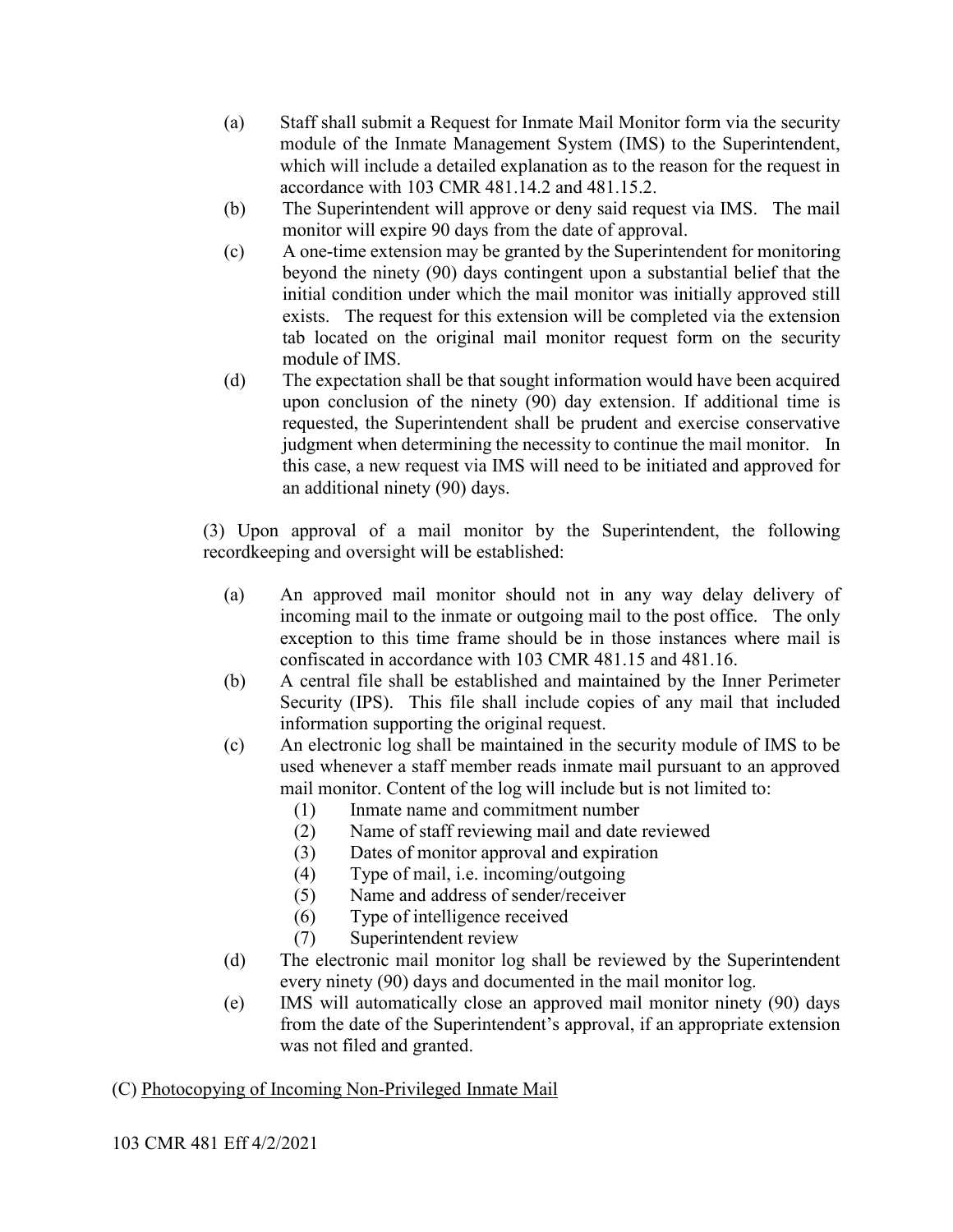- 1. If the Commissioner makes a determination that incoming inmate non-privileged paper mail at a particular institution creates an unacceptable risk for introduction of contraband, the Commissioner may authorize that incoming non-privileged inmate mail at that institution shall be photocopied prior to distribution to inmates, and newly received paper mail shall be deemed contraband unless otherwise provided for in this regulation. The Commissioner may authorize a third-party vendor to photocopy and process incoming inmate non-privileged mail. When incoming non-privileged inmate mail is photocopied, the third-party vendor and/or Superintendent shall ensure that the following directives are followed:
	- (a) All inmates shall receive a photocopy of all authorized, non-privileged mail addressed to them. An electronic copy of the photocopy shall be sufficient if the inmate possesses an electronic tablet which permits the inmate to read and store the mail.
	- (b) All inmates shall receive a photocopy of authorized photographs mailed to them. Multiple pictures may be fitted to a standard size copy paper.
	- (c) In most instances, photocopies will be black/white photocopies of incoming non-privileged inmate mail. Color photocopies should be utilized for incoming non-privileged mail consisting of colored or crayon drawings, color photographs/pictures and greeting cards utilizing color. Color photocopies should not be used to photocopy colored paper or envelopes, yellow lined paper, letterhead, return address labels, signatures or postmarks appearing in color.
	- (d) Photographs emanating from verifiable photo-printing companies do not need to be photocopied. If the recipient inmate is housed at an institution for which the Commissioner has authorized a third-party to process incoming inmate non-privileged mail, photographs from a verifiable photo-printing company may be sent directly to the institution.
	- (e) Magazines, newspapers, and publications sent directly from publishers, shall not be photocopied when sent to an institution which is authorized by the Commissioner to photocopy incoming inmate non-privileged mail. However any inserts, flyers and/or advertising materials included within said publication, as well as any correspondence from publishers which includes all envelopes, may be photocopied. At institutions for which the Commissioner has authorized photocopying of incoming inmate non-privileged mail, the third-party vendor or Superintendent may provide either the original publication, work with the sender to obtain a digital copy of the publication, or create a single digital copy to forward to the recipient inmate electronically.
- 2. Contraband mail shall be processed in accordance with 103 CMR 403.15(1)(b), *Inmate Property*. Photocopies of contraband items may be made. Any third-party vendor that receives contraband items shall report the discovery of contraband to the Department.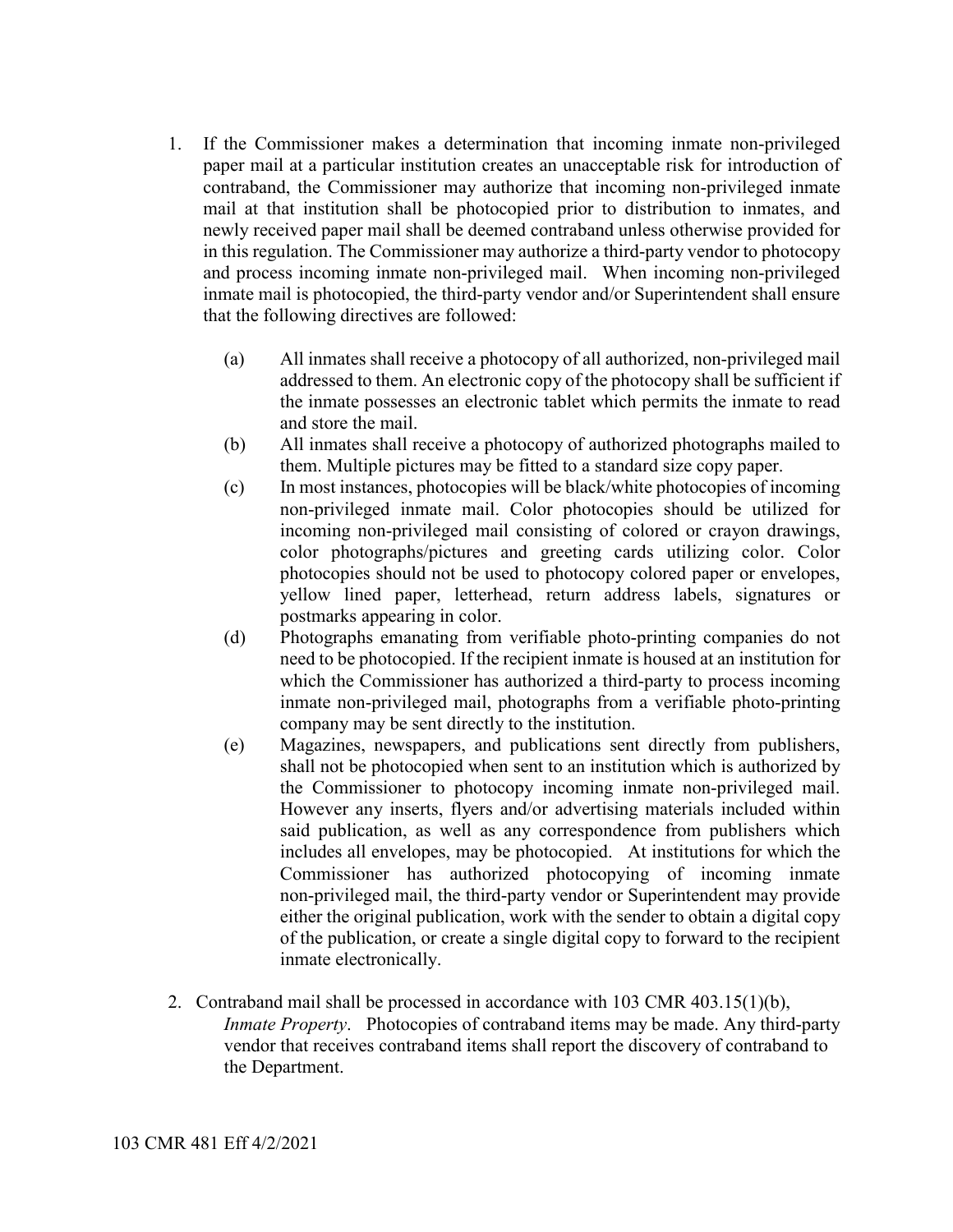An inmate shall receive notices of contraband as required by 103 CMR 403.15, *Inmate Property*, by way of paper or electronic notice, or electronic notification. The inmate may choose to have the original mail sent to a designated person at the inmate's expense.

- **3.** If an inmate is transferred to a Department institution that is photocopying non-privileged inmate mail, photocopied mail and digital mail shall be transferred along with the inmate. Any original paper mail that the inmate has within his/her/their possession shall be deemed contraband and treated in accordance with 103 CMR 403.15 of *Inmate Property*, with the exception of previously authorized photographs (which the inmate may retain). The inmate may request that any original paper correspondence, previously approved for cell retention, be photocopied and transferred at the Department's expense (up to the amount that the inmate is authorized to maintain in cell)
- **4.** For inmates being transferred to another jurisdiction that does not support digital mail, the inmate may request that digital mail and / or photographs be downloaded and printed at the Department's expense in order to allow for transfer of such mail.
- 5. Third-party vendors and Department institutions which photocopy mail shall ensure that the time frames set forth in 103 CMR 481.07(3) are adhered to, specifically:

"Outgoing mail shall be collected from the inmates and delivered to the post office, and incoming mail shall be picked up from the post office and processed in accordance with 103 CMR 481.07 (2), except when an article of mail is held pursuant to the provisions of 103 CMR 481.14 and 481.15."

# 481.13: Reading/Censoring/Disapproval of Incoming, Non-privileged Correspondence/Publications

(1) Incoming Correspondence. It is the policy of the Department not to read, censor, or disapprove incoming correspondence, except where necessary to protect legitimate governmental interests.

(2) The Superintendent may authorize the reading, censoring or disapproval of incoming non-privileged correspondence only to prevent interference with institutional goals of security, order, discipline, or if the correspondence might facilitate, encourage, or instruct in, criminal activity. Disapproval of incoming, non-privileged correspondence shall not be based upon an employee's personal views about the correspondence. The Deputy Superintendent or his/ her/their designee may disapprove receipt by an inmate of non-privileged correspondence, the contents of which fall as a whole or in significant part into any one of the following categories:

(a) The correspondence contains depictions or descriptions of procedures for the construction or use of weapons, ammunition, bombs or incendiary devices;

(b) The correspondence contains depictions, descriptions or encouragement of methods of escape from correctional facilities, or contains blueprints, drawings or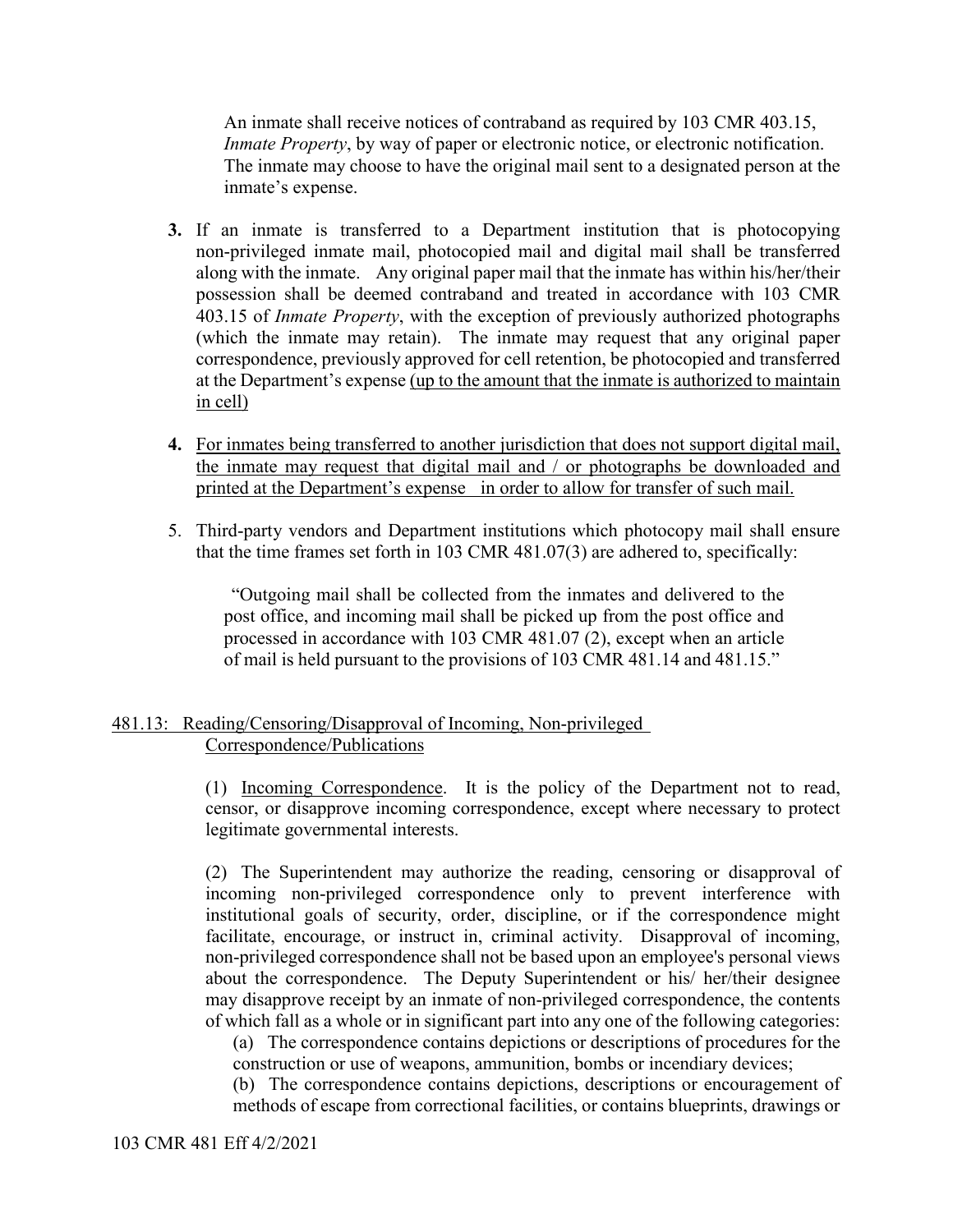similar descriptions of any correctional institution within the Commonwealth;

(c) The correspondence contains depictions or descriptions of procedures for the brewing of alcoholic beverages, or the manufacture of drugs;

(d) The correspondence is written, in whole or in part, in code;

(e) The correspondence contains depictions, descriptions or encouragement of activities that may lead to the use of physical violence or group disruption;

(f) The correspondence contains encouragements or instructions in the commission of criminal activity;

(g) The correspondence contains sexually explicit pictorial material or material which features nudity which, by its nature or content, poses a threat to the security, good order, or discipline of the institution.

(h) The correspondence facilitates the introduction of contraband drugs and other contraband.

(3) Incoming Publications.

(a) The Deputy Superintendent may reject a publication within a reasonable time of receipt to prevent interference with institutional goals of security, order, rehabilitation, or if the publication facilitates, encourages, and/or instructs in criminal activity. The Deputy Superintendent may not reject a publication solely because its content is religious, philosophical, political, social, or because its content is unpopular or repugnant. Publications which may be rejected by a Deputy Superintendent include, but are not limited to, publications which fall within one of the categories listed in 103 CMR 481.14(2)(a) through (h). An inmate may not receive more than one copy of a particular issue of a publication. (b) Publications may be excluded solely because they contain sexually explicit material or feature nudity as defined in 103 CMR 481.05. In addition, the Deputy Superintendent of the Treatment Center, with the approval of the Commissioner, may exclude additional types of material that may interfere with the treatment and rehabilitation process at that institution.

(c) It is the Deputy Superintendent's decision as to whether or not a publication should be excluded.

(d) Sexually explicit material does not include material of a news or information type, or material illustrative of medical, educational, or anthropological content.

(e) Deputy Superintendents may not establish an excluded list of publications. Deputy Superintendents should review each issue of a subscription publication prior to rejection of the issue. Rejection of several issues of a subscription publication is not sufficient reason to reject the subscription in its entirety.

(f) Where a publication is rejected, the procedural requirements of 103 CMR 481.15 shall be followed. The notice required by 103 CMR 481.15 shall contain reference to the specific article(s) or material(s) considered objectionable.

#### 481.14: Reading/Disapproval of Outgoing Non-privileged Correspondence/Publications

It is the policy of the Massachusetts Department of Correction not to read or censor outgoing mail, except where necessary to protect legitimate governmental interests.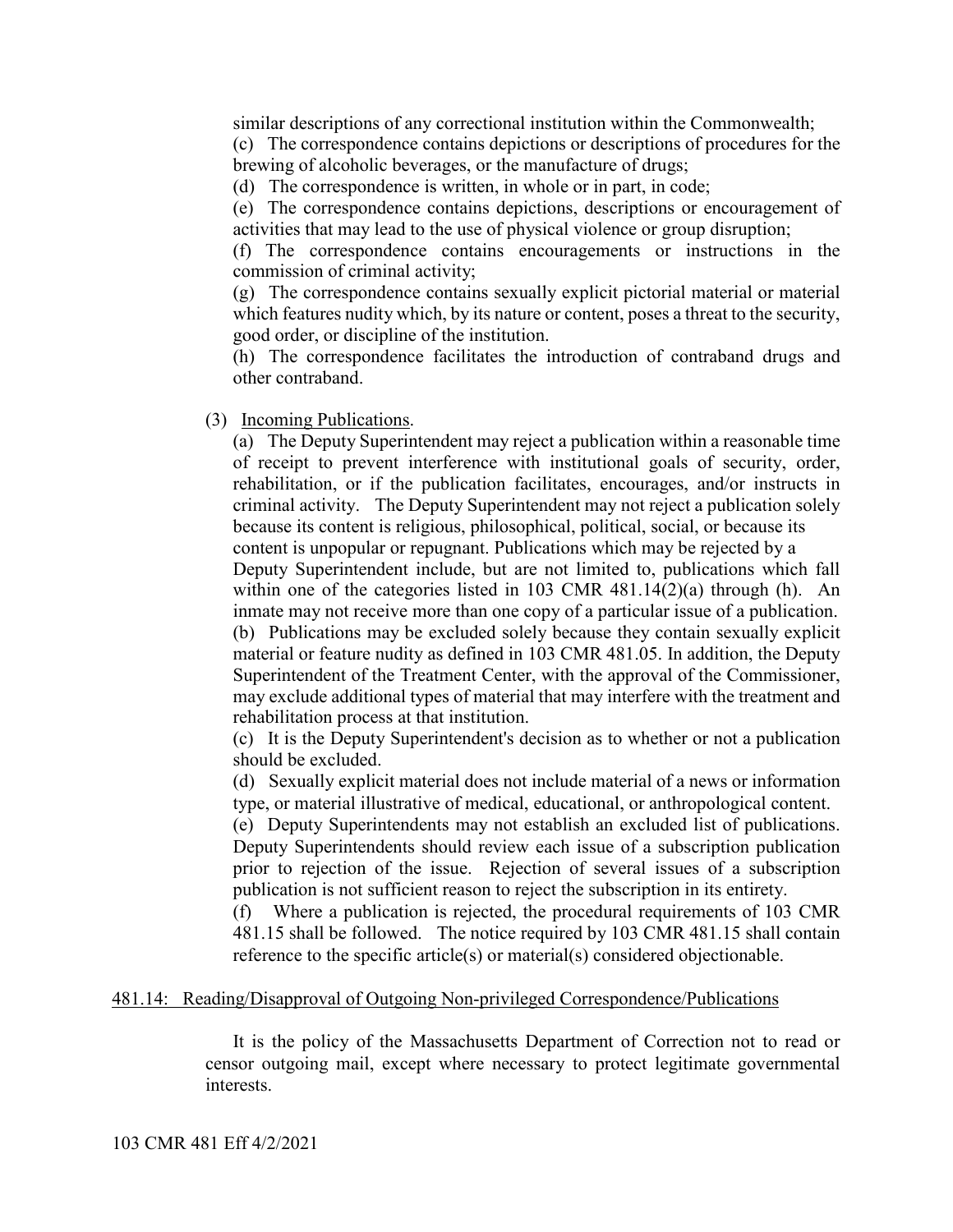(1) The Superintendent may authorize the reading of outgoing non-privileged correspondence when in his/ her/their opinion such action is necessary to prevent the transmission of materials and/or information which represents a threat to security, order, rehabilitation or to the public safety.

(2) For outgoing mail, such authorization may be granted when the Superintendent has received specific information that a particular inmate's mail contains information which may jeopardize security, order, rehabilitation or the public safety. Ordinarily, such specific information shall indicate that the contents of the outgoing correspondence fall as a whole or in significant part into any one of the following categories:

(a) The correspondence contains a transmittal of plans for escape or to introduce contraband into the prison;

(b) The correspondence contains plans for criminal activity or any activity which violates any Departmental or institutional rule, regulation, order or policy;

(c) The correspondence is written, in whole or in part, in code;

(d) The correspondence contains threatening or harassing language or material, including sexually explicit material, intended for unwilling recipients;

(e) The correspondence contains or appears to contain unsanitary or hazardous material (*e.g*. feces, insects, dirt, debris);

(f) The correspondence contains an extortion demand(s);

(g) The correspondence contains cash, drugs, jewelry or other contraband for transmittal outside the prison;

(h) The correspondence is addressed to a recipient who has previously requested not to receive correspondence from the inmate pursuant to 103 CMR 481.19;

(i) The correspondence has an improper or no return address; or

(j) The correspondence contains material not intended for the addressee, but rather, material intended for other parties.

Where outgoing mail is read pursuant to 103 CMR 481.13, and prohibited information is found, the mail or relevant portion thereof may be confiscated or copied in the furtherance of an investigation. Notice of a confiscation shall be given to the inmate in accordance with 103 CMR 481.16.

(3) No employee may read inmate mail unless authorized to do so by the Commissioner or the Superintendent.

(4) Any employee reading inmate mail pursuant to the Commissioner's or Superintendent's authorization shall record such action in a log book maintained for such purpose.

# 481.15: Procedural Requirements for Disapproval of Incoming Correspondence/Publications

(1) Correspondence. When any correspondence, or portion thereof, addressed to an inmate, is received at the institution, but is not delivered to the inmate for any reason set forth in 103 CMR 481.14, the inmate, and the sender when identifiable, shall be promptly notified, in writing, of the following: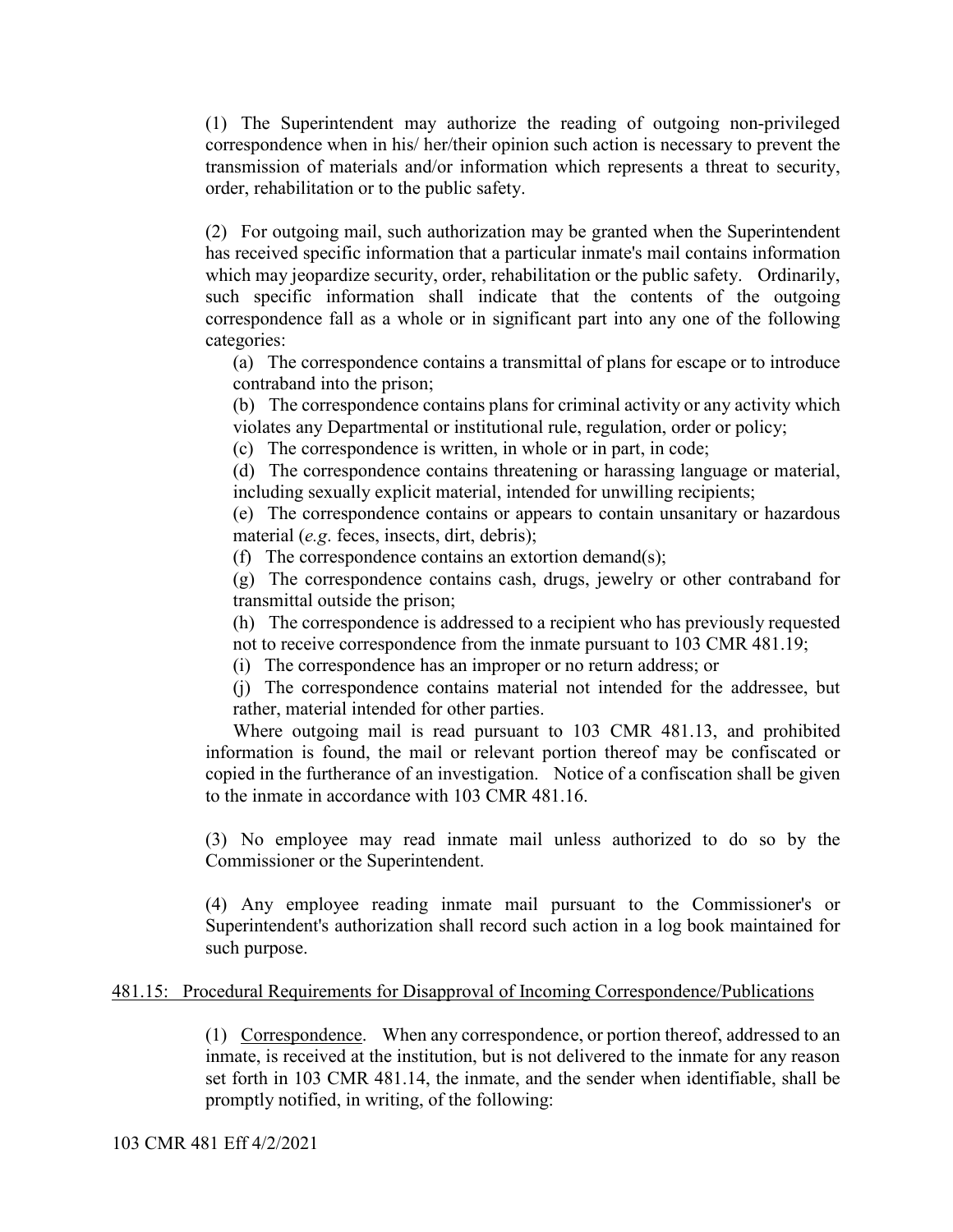(a) the reason(s) for refusing to deliver the correspondence or a portion thereof to an inmate;

(b) the fact that a written appeal may be submitted by the inmate or sender to the Superintendent.

(2) Publications. When any publication addressed to an inmate is received at the institution but is not delivered to an inmate for any reason set forth in 103 CMR 481.14, the inmate, and the publisher when identifiable, shall be promptly notified, in writing, of the following:

(a) the reason(s) for refusing to deliver the publication to an inmate(s);

(b) the fact that a written appeal may be submitted by the inmate or publisher to the Superintendent.

(3) A single notice of rejection to the publisher from a particular institution or the Department shall be sufficient where more than one inmate at the institution or within the Department receives the subscription publication.

(4) The Deputy Superintendent may permit an inmate an opportunity to inspect, in the presence of correctional personnel, any disapproved material for purposes of filing an appeal unless such review may provide the inmate with information of a nature which is deemed a threat or detriment to the security, good order or discipline of the institution or which might encourage or instruct in criminal activity. An inmate has the right to appeal the disapproval to the Superintendent by submission of a written appeal within seven calendar days of receipt of the Disapproved Correspondence/Publication and Contraband Notice.

(5) The Superintendent shall, within a reasonable time from receipt of such an appeal, make a decision and notify the inmate.

(6) Where criminal activity is suspected, in addition to the foregoing procedures, the matter shall be referred to the appropriate law enforcement agency by the Superintendent (*e.g*., U.S. Postal Service, F.B.I., State Police, district attorney), and the Commissioner shall be promptly notified.

## 481.16: Procedural Requirements for Disapproval of Outgoing Mail

(1) When any mail, or a portion thereof, whether privileged or non-privileged, is not mailed either because it fails to successfully pass a fluoroscope examination or its contents fall as a whole or in significant part into any one of the categories listed in 103 CMR 481.14(2)(a) through (g), the inmate shall be promptly notified in writing of the following:

- (a) the reason for the refusal; and
- (b) notice that a written appeal may be submitted by the inmate to the Superintendent or designee.
- (2) The Superintendent or designee shall, within a reasonable time of the receipt of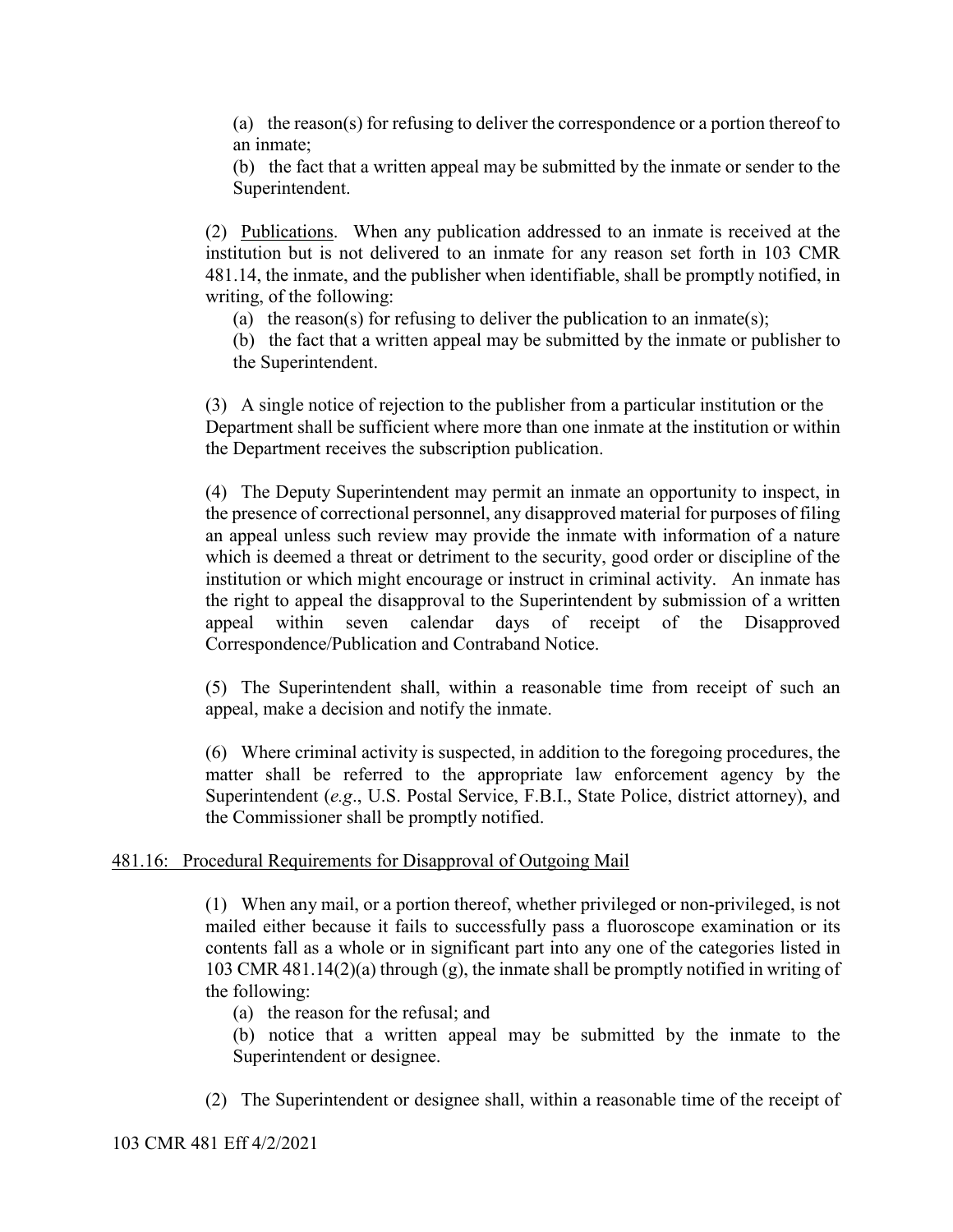such an appeal, make a decision and notify the inmate.

(3) Where criminal activity is suspected, in addition to the foregoing procedures, the matter shall be referred to the appropriate law enforcement agency by the Superintendent (*e.g*., U.S. Postal Service, F.B.I., State Police, district attorney), and the Commissioner shall be notified.

## 481.17: Return Address on Outgoing Mail

(1) It shall be the inmate's responsibility to place his/ her/their return address on the outside of all outgoing letters or packages. The return address shall include the inmate's name and the address designated by the institution for inmate mail. Letters or packages without a return address, or where the inmate denies that he or she is the sender of outgoing correspondence bearing his/her/their name, will not be forwarded to the post office.

(2) In addition, all outgoing mail shall be stamped on the reverse side of the envelope with language indicating that the correspondence is sent from a correctional institution. Mail shall be stamped in blue ink only; the stamp shall read as follows:

"This correspondence is forwarded from a Massachusetts Correctional Institution. The contents may not have been evaluated and the Department of Correction is not responsible for the substance or content of the enclosed material. If you have received unwanted correspondence from this inmate, call 1-866-684-2846 to stop future correspondence."

## 481.18: COD Mail Prohibited

No collect-on-delivery (COD) letters or packages of any kind shall be sent or accepted for an inmate, except with the approval of the Superintendent or designee.

## 481.19: Prohibited Correspondence

Notwithstanding any other provisions of 103 CMR 481.00, an inmate may be prohibited by the Superintendent from corresponding with a particular person if that person, or the person's parent or legal guardian in the case of a minor, has requested in writing that such correspondence from the inmate be terminated. Whenever such correspondence is not mailed, the inmate shall be notified. Such notice shall satisfy the requirements of 103 CMR 481.16

#### 481.20: Prohibition on Inmate-to-inmate Correspondence

An inmate may be permitted to correspond with an inmate confined in any other correctional or penal institution in the Commonwealth only if the other inmate is either a member of the inmate's immediate family or is a party in a legal action in which both inmates are parties representing themselves. The Superintendent may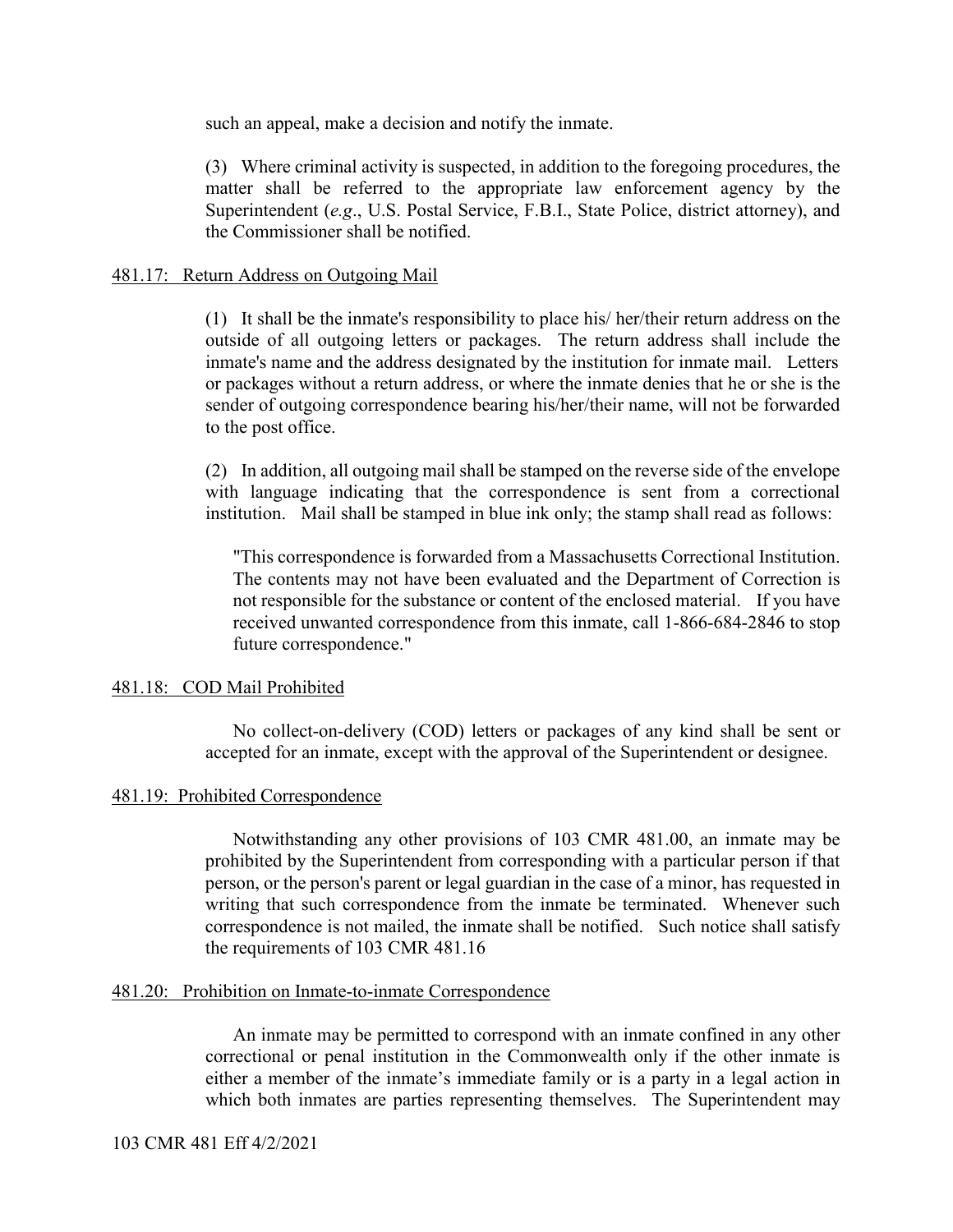approve such correspondence in other exceptional circumstances, with particular regard to the nature of the relationship between the two inmates, and the security level of the institution. The following additional limitations apply:

(1) The Superintendents at both the sending and receiving institutions must approve of the correspondence;

(2) Such incoming or outgoing correspondence at institutions of all security levels may, for reasons of safety or security, be inspected and read by staff at either the sending and/or receiving institution pursuant to the authorization of the Commissioner or institution Superintendent in accordance with applicable guidelines and requirements set forth in 103 CMR 481.12, 481.13, and 441.14.

(3) When an inmate's request for inmate-to-inmate correspondence is approved by both Superintendents, a copy of the approval document(s) shall be placed in each inmate's six-part folder, and a copy shall be maintained in the mail room of both institutions.

(4) Superintendents shall develop a logging process to show approvals and disapprovals for inmate-to-inmate correspondence. Approved inmate-to-inmate correspondence shall be reviewed every 90 days.

(5) The prohibition on inmate-to-inmate correspondence applies only to Department of Correction inmates incarcerated in a Department of Correction or county facility in Massachusetts.

## 481.21: Forwarding Mail

(1) Mail received for an inmate who has been transferred or released from the institution where the mail is received shall be forwarded promptly, whenever possible, or returned to the sender.

(2) Change of address cards shall be readily available at each institution for issue to inmates, upon request, who are scheduled for transfer or release from the institution. Inmates shall be responsible for notifying their correspondents and the publishers of their subscriptions of any change of address.

(3) Mail for inmates who are on escape status shall have their mail marked "Return to Sender" and returned to the post office. Where appropriate, return may be delayed until such time as appropriate law enforcement officials are notified.

## 481.22: Time Limits

Time limits set forth in 103 CMR 481.15 and 481.16 are directory and may be modified by the Superintendent or the Commissioner, under appropriate circumstances.